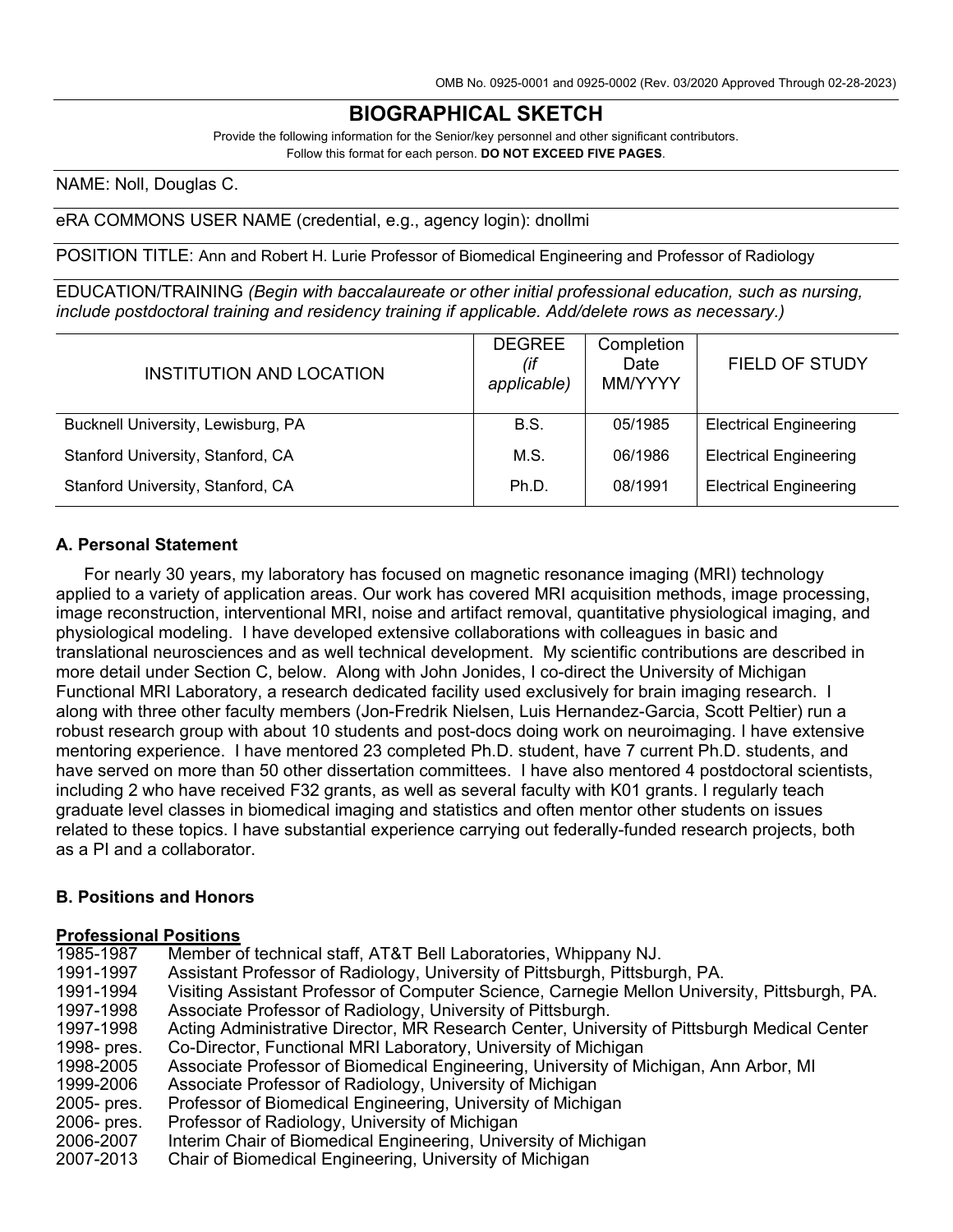2007- pres. Ann and Robert H. Lurie Professor of Biomedical Engineering, University of Michigan

## **Other Experience and Professional Memberships**

|                           | <u>UNIEI LADENEIICE ANU FTUIESSIUNAI MENNEISINDS</u>                                                 |
|---------------------------|------------------------------------------------------------------------------------------------------|
| 1983- pres.               | Senior Member, Institute for Electrical and Electronics Engineers (IEEE)                             |
| 1990- pres.               | Member and Fellow, International Society of Magnetic Resonance in Medicine (ISMRM)                   |
| 2001- pres.               | Editorial Board, Magnetic Resonance Imaging                                                          |
| 2005- pres.               | Editorial Board, Magnetic Resonance in Medicine                                                      |
| 2005- pres.               | Member and Fellow, Biomedical Engineering Society (BMES)                                             |
| 2006- pres.               | Member, American Society for Engineering Education (ASEE)                                            |
| 2008-2015                 | NIH, Clinical Neuroscience and Neurodegeneration study section (CNN, ad hoc, then charter)           |
| 1995-pres.                | NIH, various review panels, > 75 panels                                                              |
| 2008-pres.                | NIH, various review panels, service as Chair or Co-Chair, > 12 panels                                |
| 2018-2020                 | <b>ISMRM Annual Meeting Program Committee, Vice Chair and Chair</b>                                  |
| <b>Honors and Awards:</b> |                                                                                                      |
| 1985                      | Graduated summa cum laude, Bucknell University                                                       |
| 1994                      | Isidor I. Rabi Award, Society of Magnetic Resonance                                                  |
| 2000                      | Elected to Board of Trustees, International Society for Magnetic Resonance in Medicine               |
| 2000                      | Biomedical Engineering Departmental Excellence Award, University of Michigan                         |
| 2001                      | Elected Fellow, American Institute for Medical and Biological Engineering                            |
|                           | 2005, '06, '07 Outstanding Teacher Award, Int. Soc. of Magnetic Resonance in Medicine Annual Meeting |
| 2008                      | Elected Fellow, International Society of Magnetic Resonance in Medicine                              |
| 2012                      | Senior Member, Institute for Electrical and Electronics Engineers                                    |
| 2012                      | Elected Fellow, Biomedical Engineering Society                                                       |
|                           |                                                                                                      |

#### **C. Contribution to Science**

- 1. Since the early days of functional MRI, I have worked on methods for image acquisition for functional MRI. One early contribution was the introduction of spiral k-space acquisition for acquisition of fMRI data (a.), including methods for correction of blurring caused by off-resonance acquisitions. This work was recognized by the 1994 Isador I. Rabi Young Investigator Award from the Society of Magnetic Resonance, which eventually became the ISMRM. In 1998, we introduced a predecessor to the currently popular multiband acquisitions based on rosette k-space acquisitions (b.). In an effort to eliminate the signal losses in some inferior brain regions, we introduced a tailored RF excitation approach to pre-compensate for these losses (c.). More recently, we introduce a new method for fMRI based on a steady-state pulse sequence, known as small-tip, fast recovery (STFR) (d.). We believe this novel approach combines advantages of a 3D acquisition and steady-state pulse sequences with T2\*-like contrast. In collaboration with Dr. Luis Hernandez-Garcia, we have also developed approaches to fMRI using arterial spin label (ASL) for perfusion-based fMRI. Collectively, these works demonstrate wide expertise in technical aspect of fMRI acquisition and preprocessing.
	- a. Noll DC, Cohen JD, Meyer CH, Schneider W. Spiral k-space MRI of cortical activation. J. Magnetic Resonance Imaging, 5:49-56 1995.
	- b. Noll DC, Peltier SJ, Boada FE. Simultaneous multislice acquisition using rosette trajectories (SMART): A new imaging method for functional MRI. Magnetic Resonance in Medicine, 39:709-716, 1998.
	- c. Yip CY, Fessler JA, Noll DC. Advanced three-dimensional tailored RF pulse for signal recovery in T2\* weighted functional MRI. Magnetic Resonance in Medicine, 56(5):1050-9, 2006.
	- d. Sun H, Fessler JA, Noll DC, Nielsen JF. Steady-State Functional MRI Using Spoiled Small-Tip Fast Recovery Imaging. Magnetic Resonance in Medicine. 2015 Feb;73(2):536-43. doi: 10.1002/mrm.25146. PMCID: PMC4426392.
- 2. My earliest works in MRI in MRI relate to rapid acquisition methods, notably non-Cartesian k-space scanning methods, and associated image reconstruction methods, and these interests continue to the present. I conducted early work analyzing blur caused by magnetic field inhomogeneities and developed rapid methods for correction of these distortions via the so-called conjugate phase reconstruction using map-based (a.) and automatic de-blurring methods. This work was later advanced using a physics-based modeling approach (b.) with the now-popular conjugate gradient optimization approach that produces improved images, particularly in cases where the field inhomogeneities are rapidly varying. More recently,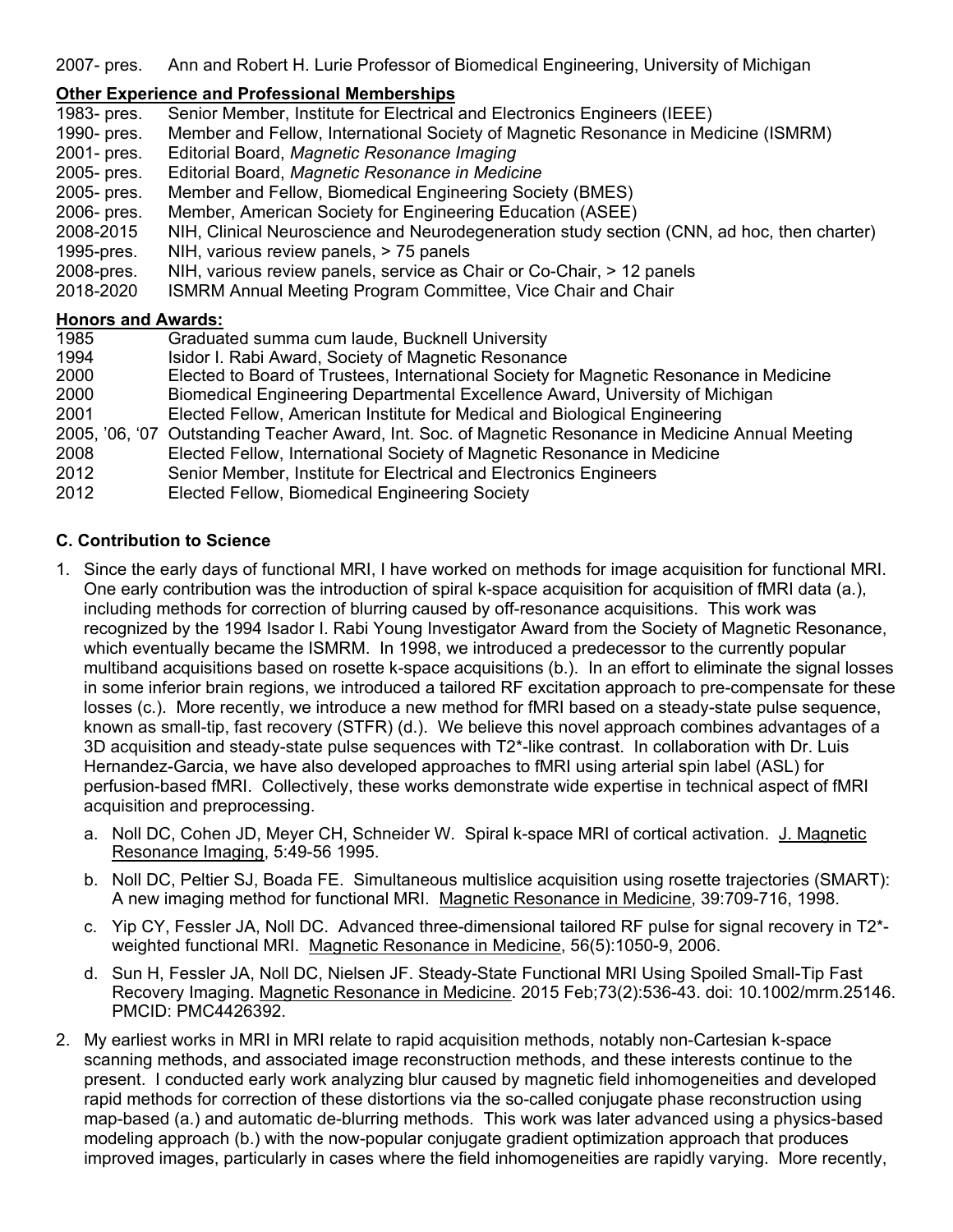we have extended these approaches into computationally efficient methods for parallel image reconstruction for using compressed sensing and other sparse or model based image reconstruction methods (c., d.). Collectively, these works demonstrate expertise in a number of very challenging image reconstruction problems.

- a. Noll DC, Meyer CH, Pauly JM, Nishimura DG, Macovski A. A homogeneity correction method for MR imaging with time-varying gradients. IEEE Trans. on Medical Imaging, 10(4):629-637, 1991.
- b. Sutton BP, Noll DC, Fessler JA. Fast, iterative image reconstruction for MRI in the presence of field inhomogeneities. IEEE Trans. on Medical Imaging, 22(2):178-188, 2003.
- c. Zhao F, Noll DC, Nielsen JF, Fessler JA. Separate magnitude and phase regularization via compressed sensing. IEEE Trans Med Imaging. 31(9):1713-23, 2012. PMCID: PMC3545284.
- d. Muckley MJ, Noll DC, Fessler JA. Fast Parallel MR Image Reconstruction via B1-based, Adaptive Restart, Iterative Soft Thresholding Algorithms (BARISTA). IEEE Trans Medical Imaging, 2015 Feb;34(2):578-88. PMCID: PMC4315709
- 3. I have had a long standing interest in the physiology of the vascular responses that we exploit for functional MRI. This work began with one of the first studies to report non-linearities in the functional MRI response for sensory systems (a.), in which we argued for both neural mechanisms (habituation) as well as vascular mechanism (slowing/broadening of the response function with stimulus duration). This work was followed by modeling of the hemodynamic system (b.), which accurately predicted changes in hemodynamics due to the vascular basal state. We also explored the functional connectivity and showed that the signals seen were due to changes in the relaxation rate rather than in-flow or other artifacts (c.). In more recent work, we developed MRI acquisition methods to examine arterial blood volume (d.), which as the potential to be a more direct measure of neural activity as it is seen as the driving mechanism for both blood flow and positive changes in blood oxygenation. These projects and results demonstrate a commitment to understanding sources of the fMRI signals and taking a quantitative approach to interpreting fMRI results.
	- a. Vazquez AL, Noll DC. Non-linear aspects of the blood oxygenation response in functional MRI. NeuroImage, 7:108-118, 1998.
	- b. Vazquez AL, Cohen ER, Gulani V, Hernandez-Garcia L, Zheng Y, Lee GR, Kim S-G, Grotberg JB, Noll DC. Vascular Dynamics and BOLD fMRI: CBF Level Effects and Analysis Considerations. NeuroImage, 32(4):1642-55, 2006.
	- c. Peltier SJ, Noll DC. T2\* dependence of low-frequency functional connectivity. NeuroImage, 16:985- 992, 2002.
	- d. Jahanian H, Peltier S, Noll DC, Hernandez Garcia L. Arterial cerebral blood volume-weighted functional MRI using pseudocontinuous arterial spin tagging (AVAST). Magn Reson Med. 2015 Mar;73(3):1053-64. doi: 10.1002/mrm.25220.
- 4. One domain where I am proud of my work is the collaborations with clinical and basic neuroscientists. These collaborations led to a number of methodological innovations as well as well as novel experimental designs. One collaborative project attempted to address high false positive rates in a statistically sound manner while avoiding the overly conservative Bonferroni correction. This widely-cited work led to the use of pixel clustering (contiguity requirements), which maintained the appropriate family-wise error with a relaxed Z threshold. In other work, we designed and carried out one of the first event-related fMRI studies (b.) – one that included an innovative event-related task combined with a parametric manipulation of difficultly (memory load). We also developed a robust approach for evaluating acquisition and processing methods based on test-retest analysis of fMRI data to produce receiver operator characteristic (ROC) curves (c.). I have a long history of collaborative projects with neuroscientist and many joint publications. Of these, I cite a recent paper (d.), in which I worked with a research team from psychiatry to design an experiment using mini-blocks of an event-related facial emotion perception task. There collaborative project have been rewarding for me and have led both advance in methodology and neuroscience.
	- a. Forman SD, Cohen JD, Fitzgerald M, Eddy WF, Mintun MA, Noll DC. Improved assessment of significant change in functional magnetic resonance imaging (fMRI): Use of a cluster size threshold. Magnetic Resonance in Medicine, 33:636-647, 1995.
	- b. Cohen JD, Perlstein WM, Braver TS, Nystrom LE, Noll DC, Jonides J, Smith EE. Temporal dynamics of brain activation during a non-spatial working memory task. Nature, 386:604-608, 1997.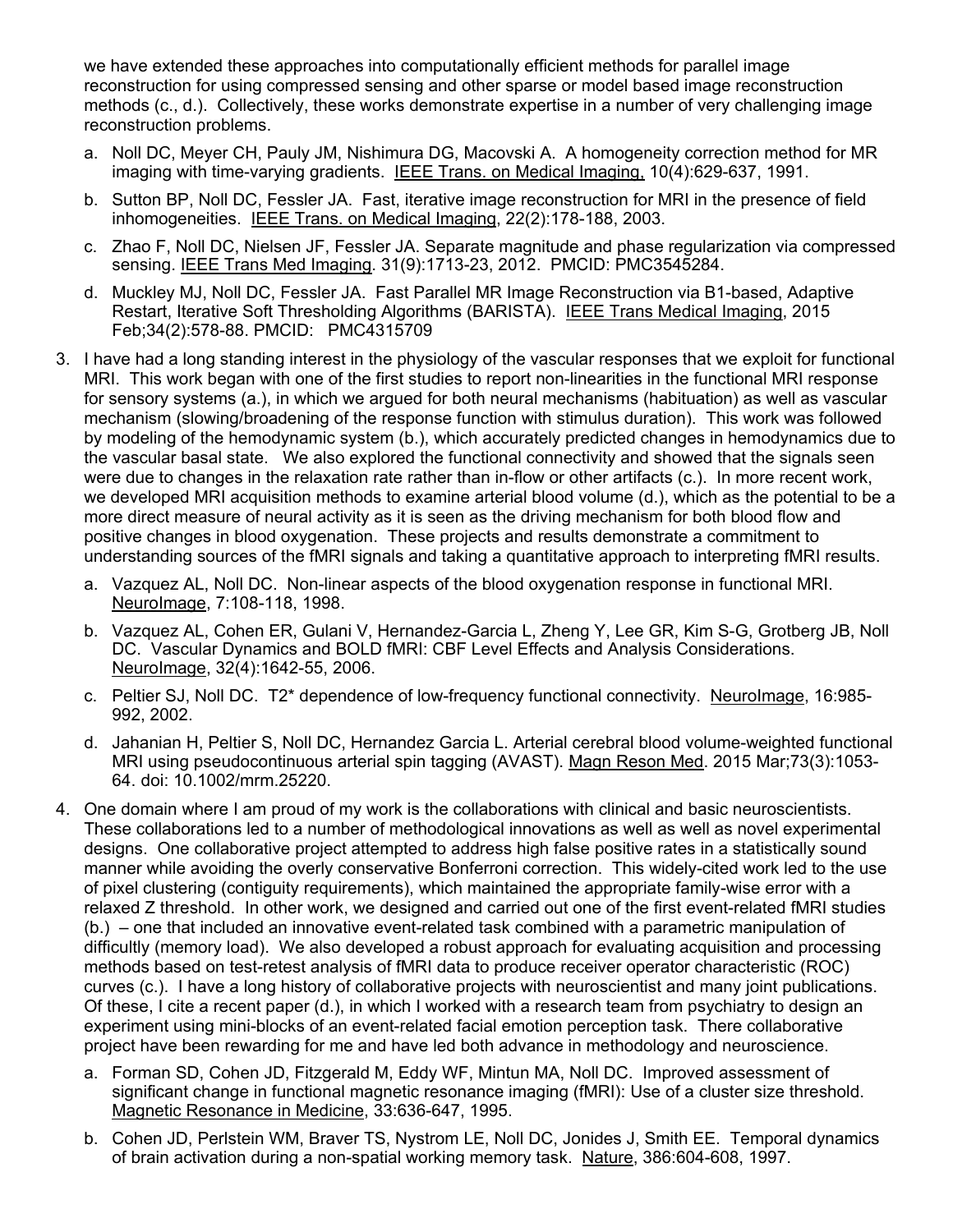- c. Noll DC, Genovese CR, Nystrom L, Vazquez A, Forman SD, Eddy WF, Cohen JD. Estimating testretest reliability in functional MR imaging II: Application to motor and cognitive activation studies. Magnetic Resonance in Medicine, 38:508-517, 1997.
- d. Briceño EM, Weisenbach SL, Rapport LJ, Hazlett KE, Bieliauskas LA, Haase BD, Ransom MT, Brinkman ML, Peciña M, Schteingart DE, Starkman MN, Giordani B, Welsh RC, Noll DC, Zubieta JK, Langenecker SA. Shifted inferior frontal laterality in women with major depressive disorder is related to emotion-processing deficits. Psychol Med. 8:1-13, 2013. PMCID: PMC4380502
- 5. A technological area of MRI where I have made substantial contributions is in the domain of RF pulse design for parallel transmit (PTx) system. We introduced what is likely the most popular approach for PTx pulse design (a.) and later extended this work to include large tip-angle pulse design (b.). One challenge to PTx pulse design in selection of the k-space trajectory. Here, developed a fast, greedy method for selecting kx-ky locations for the fast-kz trajectory classes in an approach for which the full trajectory, not just an unordered list of kx-ky locations is optimized (c.). In more recent work, we extended this work to optimization of continuous gradient waveforms approximated by b-slice basis functions. We have also developed other applications of multidimensional excitation pulses with PTx for limited field of view imaging as well as for fat suppression in the presence of large magnetic field inhomogeneities. My expertise in this domain was recognized with the plenary (keynote) presentation on PTx at the annual meeting of the International Society for Magnetic Resonance in Medicine (ISMRM) in 2007.
	- a. Grissom WA, Yip CY, Zhang Z, Stenger VA, Fessler JA, Noll DC. A spatial domain method for the design of RF pulses in multi-coil parallel excitation. Magnetic Resonance in Medicine, 56(3):620-9, 2006.
	- b. Grissom WA, Xu D, Kerr AB, Fessler JA, Noll DC. [Fast large-tip-angle multidimensional and parallel](http://www.ncbi.nlm.nih.gov/pubmed/19447704?ordinalpos=3&itool=EntrezSystem2.PEntrez.Pubmed.Pubmed_ResultsPanel.Pubmed_DefaultReportPanel.Pubmed_RVDocSum)  [RF pulse design in MRI..](http://www.ncbi.nlm.nih.gov/pubmed/19447704?ordinalpos=3&itool=EntrezSystem2.PEntrez.Pubmed.Pubmed_ResultsPanel.Pubmed_DefaultReportPanel.Pubmed_RVDocSum) IEEE Trans Med Imaging, 28(10):1548-59, 2009. PMCID: PMC2763429
	- c. Yoon D, Fessler JA, Gilbert AC, Noll DC. Fast joint design method for parallel excitation radiofrequency pulse and gradient waveforms considering off-resonance. Magnetic Resonance in Medicine. Jul;68(1):278-85, 2012. PMCID: PMC3939078.
	- d. Zhao F, Nielsen JF, Noll DC. Four-Dimensional Spectral-Spatial Fat Saturation Pulse Design. Magnetic Resonance in Medicine. 2014 Dec;72(6):1637-47. doi: 10.1002/mrm.25076. PMCID: PMC4061276.

### **Complete List of Published Work in NCBI MyBibliography:**

<http://www.ncbi.nlm.nih.gov/sites/myncbi/douglas.noll.1/bibliography/40495526/public/?sort=date&direction=descending>

#### **Complete List of Published Work in Google Scholar:**

<http://scholar.google.com/citations?user=WhSqRmsAAAAJ&hl=en&oi=ao>

#### **D. Additional Information: Research Support and/or Scholastic Performance**

#### **Ongoing Research Support**

NIH 1R01EB023618-01 (Noll/Fessler) 03/01/2017 – 12/31/2020

Fast Functional MRI with Sparse Sampling and Model-Based Reconstruction

This project will investigate sparse sampling and model-based reconstruction methods that will improve the robustness and sensitivity of gradient echo BOLD fMRI and broaden the scope of applications for fMRI. Also, and administrative supplement (1R01EB023618-02W1) for development of a cross-platform prototyping language for MRI acquisitions and test identical acquisitions on 3T platforms for two different MRI vendors. Role: MPI

#### NIH 1U01EB026977-01 (Noll) 09/30/2018 – 06/30/2023

High SNR Functional Brain Imaging using Oscillating Steady State MRI

This project will investigate a novel acquisition scheme based on an oscillating steady state MRI signal to achieve a 2-3 fold increase in signal-to-noise ratio for high resolution fMRI studies. Role: PI

#### NIH 1R21AG061839-01A1 (Nielsen) 02/15/2019 - 01/31/2021

Toward robust whole-brain 3D functional MRI at 3T with reduced signal loss artifacts